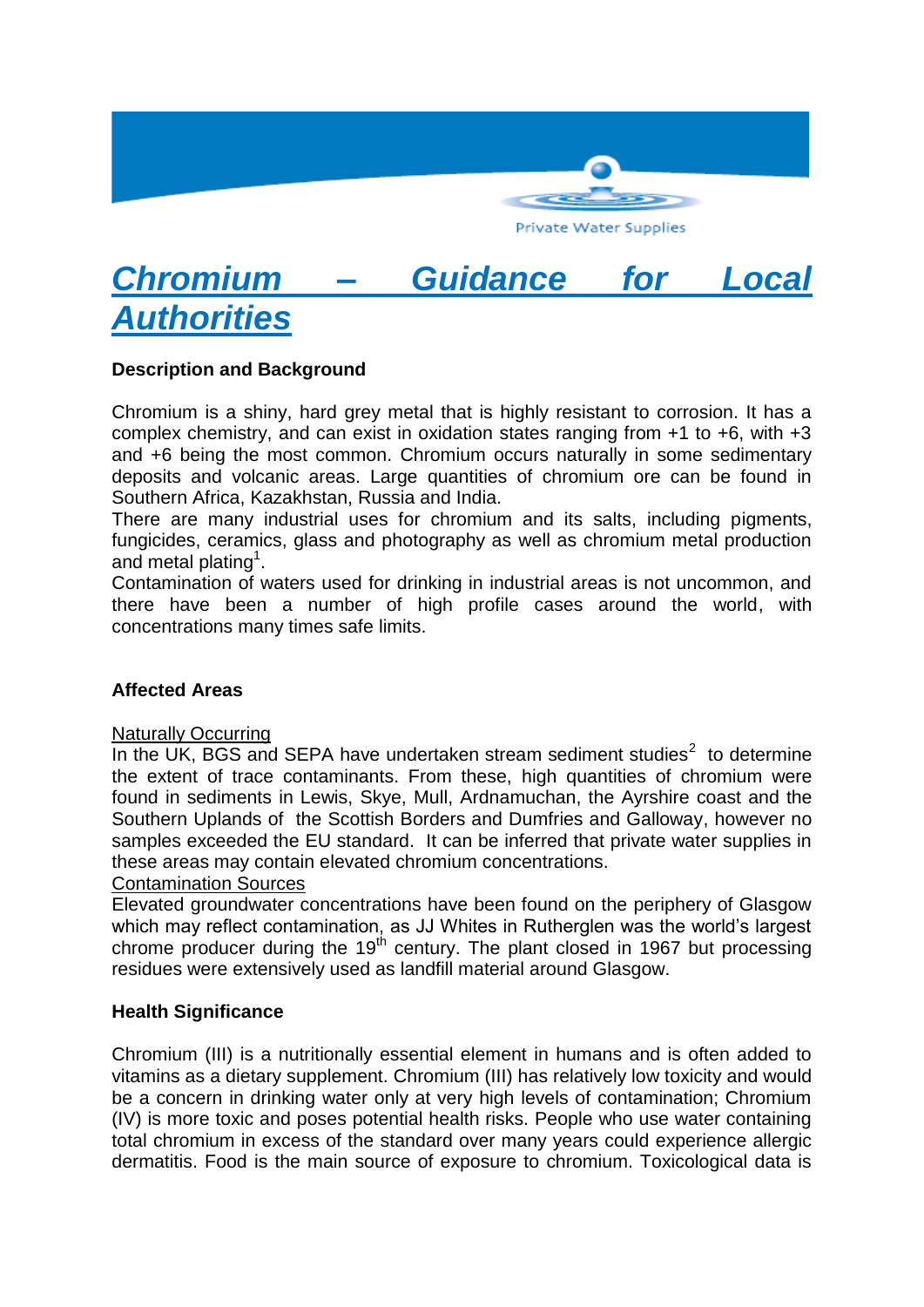rather inconclusive, although there is evidence of carcinogenicity for exposure via inhalation. Chromium (VI) is likely to be the most toxic.

Chromium salts do not impart a taste or odour to water $<sup>1</sup>$ .</sup>

Standards are generally set for total chromium, as it can convert between oxidation states both outside and inside the human body. There is a provisional WHO Guideline Value of 0.05mg/l in drinking water for total chromium. The USEPA sets an MCL for chromium of 0.1mg/l.

The EU Drinking Water Directive sets a standard for chromium of 0.05mg/l.

## **Risk Assessment and Monitoring**

The Private Water Supply regulations require regular monitoring for chromium where it is present at more than 75% of the PCV.

Studies by the British Geological Survey (BGS) into metal concentrations in stream sediments may be helpful in determining the risk from chromium in a particular area<sup>3</sup>. Chromium has been shown to be more mobile in acidic conditions.

#### **What if it fails?**

If a water sample fails for chromium it would be prudent to gather additional samples to verify the failure and determine the variability of the concentration of chromium in water. If there are multiple sources, it would be worth sampling each one to determine whether one source has greater levels of contamination than the others.

#### **Check the following:**

- Is it likely that chromium is naturally occurring, based on other sample data from supplies in the area and BGS data?
- Is there any history of landfill or industrial processes that could have used chromium?
- If multiple sources, are concentrations of chromium consistent across these?
- If the source is a groundwater, how much is known about the construction of the borehole or spring? Is it known at what depth water is being drawn off?

Any failure of the chromium PCV will also exceed the WHO health-based guideline value. Health advice should be sought.

## **Options for resolving at source**

Plumes of Chromium (VI) can spread for considerable distances through contaminated aquifers. Remediation of contamination is possible, and there are a number of remediation schemes underway around the world. Remediation is costly and many sites suffer from historic contamination, giving complicated liability issues.

#### **Treatment**

Chromium (III) is easier to remove than Chromium (VI) as it is less soluble in water. Therefore traditional large-scale water treatment process are likely to be more effective at removing chromium (III)  $<sup>4</sup>$ . Ion exchange would appear to be the most</sup>